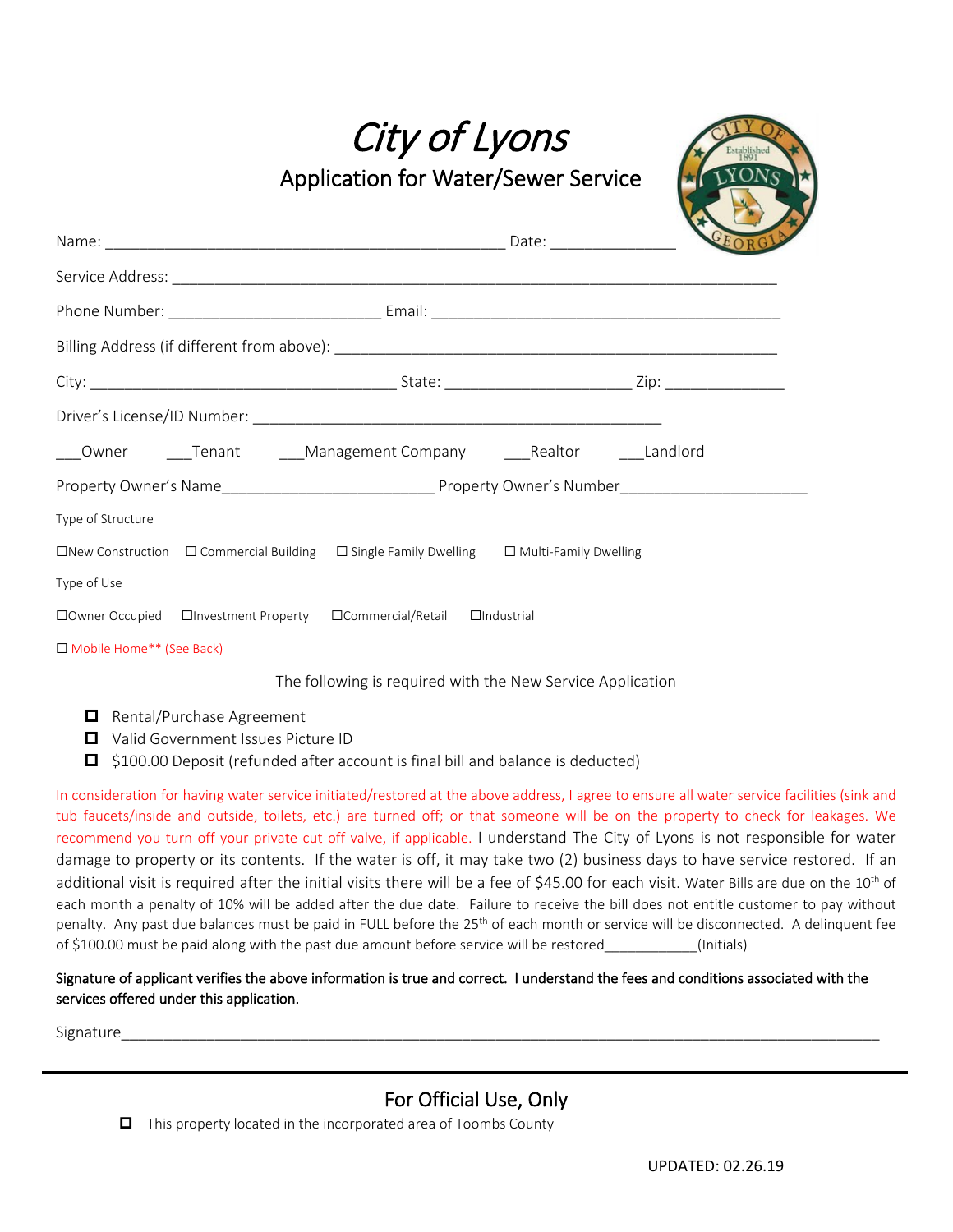# Certificate of Compliance

Interior condition- Every floor, interior wall, and ceiling of all new manufactured homes or pre-owned manufactured home shall be in sound condition. Doors and windows shall be operable, watertight and in good working condition. The floor system shall be in sound condition and free of warping, holes, water damage, or deterioration.

Acceptable Unacceptable

## Reason: \_\_\_\_\_\_\_\_\_\_\_\_\_\_\_\_\_\_\_\_\_\_\_\_\_\_\_\_\_\_\_\_\_\_\_\_\_\_\_\_\_\_\_\_\_\_\_\_\_\_\_\_\_\_\_\_\_\_\_\_\_\_\_\_\_\_\_\_\_\_\_\_\_\_\_\_\_\_

**Exterior condition-**the exterior of all manufactured homes shall be free of loose or rotting boards or timbers and any other conditions that might admit rain or moisture to the interior portions of the walls or to occupied spaces. The exterior siding shall be free of rot and rust. Roofs shall be structurally sound and have no obvious defects that might admit rain or cause moisture to collect on the interior portion of the home.

Acceptable Unacceptable

Reason: \_\_\_\_\_\_\_\_\_\_\_\_\_\_\_\_\_\_\_\_\_\_\_\_\_\_\_\_\_\_\_\_\_\_\_\_\_\_\_\_\_\_\_\_\_\_\_\_\_\_\_\_\_\_\_\_\_\_\_\_\_\_\_\_\_\_\_\_\_\_\_\_\_\_\_\_\_\_ Sanitary facilities- Every plumbing fixture, water, and waste pipe of a new manufactured home and pre-owned manufactured home shall be in a sanitary working condition when properly connected, and shall be free from leaks and obstructions. Each home shall contain a kitchen sink. Each bathroom shall contain a lavatory and water closet. Acceptable Unacceptable

## Reason:\_\_\_\_\_\_\_\_\_\_\_\_\_\_\_\_\_\_\_\_\_\_\_\_\_\_\_\_\_\_\_\_\_\_\_\_\_\_\_\_\_\_\_\_\_\_\_\_\_\_\_\_\_\_\_\_\_\_\_\_\_\_\_\_\_\_\_\_\_\_\_\_\_\_\_\_\_\_

Heating systems- If a heating system exist, Heating shall be safe and in working condition. Un-vented heaters shall be prohibited.

Acceptable \_\_\_\_\_ Unacceptable

Reason:\_\_\_\_\_\_\_\_\_\_\_\_\_\_\_\_\_\_\_\_\_\_\_\_\_\_\_\_\_\_\_\_\_\_\_\_\_\_\_\_\_\_\_\_\_\_\_\_\_\_\_\_\_\_\_\_\_\_\_\_\_\_\_\_\_\_\_\_\_\_\_\_\_\_\_\_\_\_

Egress windows-Each bedroom of a manufactured home shall have at least one operable window of sufficient size to allow egress if necessary. Acceptable Unacceptable

## Reason:\_\_\_\_\_\_\_\_\_\_\_\_\_\_\_\_\_\_\_\_\_\_\_\_\_\_\_\_\_\_\_\_\_\_\_\_\_\_\_\_\_\_\_\_\_\_\_\_\_\_\_\_\_\_\_\_\_\_\_\_\_\_\_\_\_\_\_\_\_\_\_\_\_\_\_\_\_\_

**Ventilation-**The kitchen in the home shall have at least one operating window or another ventilation device.

Acceptable Unacceptable

### Reason:\_\_\_\_\_\_\_\_\_\_\_\_\_\_\_\_\_\_\_\_\_\_\_\_\_\_\_\_\_\_\_\_\_\_\_\_\_\_\_\_\_\_\_\_\_\_\_\_\_\_\_\_\_\_\_\_\_\_\_\_\_\_\_\_\_\_\_\_\_\_\_\_\_\_\_\_\_\_

Smoke detectors- Each manufactured home shall contain one operable battery-powered smoke detector in each bedroom and in the kitchen. which must be installed in accordance with the manufacturer's recommendations.

Acceptable \_\_\_\_\_ Unacceptable

## Reason:\_\_\_\_\_\_\_\_\_\_\_\_\_\_\_\_\_\_\_\_\_\_\_\_\_\_\_\_\_\_\_\_\_\_\_\_\_\_\_\_\_\_\_\_\_\_\_\_\_\_\_\_\_\_\_\_\_\_\_\_\_\_\_\_\_\_\_\_\_\_\_\_\_\_\_\_\_\_

Steps and Landings-Steps and landings are required for all manufactured homes at all exterior exits/entrances. A minimum landing size of four feet × six feet of pressure treated lumber or elevated concrete is required. Landings should be established to insure stability. Landings should be installed at the same elevation, but shall be no more than six inches below the elevation of the entrance/exit. Loose and/or stacked steps are strictly prohibited. If the landing is over 30 inches from the ground sturdy handrails and guardrails are required.

Acceptable Unacceptable

## Reason:\_\_\_\_\_\_\_\_\_\_\_\_\_\_\_\_\_\_\_\_\_\_\_\_\_\_\_\_\_\_\_\_\_\_\_\_\_\_\_\_\_\_\_\_\_\_\_\_\_\_\_\_\_\_\_\_\_\_\_\_\_\_\_\_\_\_\_\_\_\_\_\_\_\_\_\_\_\_

Skirting- Installation of skirting shall be required. Installation shall be in accordance with the manufacturer's installation instructions. Acceptable materials include masonry, stone, fiberglass, simulated brick or stone, vinyl, or other materials for skirting.

Acceptable Unacceptable

Reason:\_\_\_\_\_\_\_\_\_\_\_\_\_\_\_\_\_\_\_\_\_\_\_\_\_\_\_\_\_\_\_\_\_\_\_\_\_\_\_\_\_\_\_\_\_\_\_\_\_\_\_\_\_\_\_\_\_\_\_\_\_\_\_\_\_\_\_\_\_\_\_\_\_\_\_\_\_\_

Structure \_\_\_\_meets \_\_\_does not meet requirements of Chapter 14-Article III Sec 89 of the Lyons City Code. If structure fails inspection service may be connected for 30 days pending a re-inspection. Failure to correct issues marked unacceptable within 30 days will result in disconnection of water service and additional fees as prescribed by ordinance. Inspected By: The same set of the set of the Re-inspected by:  $\mathsf{Re}\text{-}\mathsf{inspected}$  by: Date: \_\_\_\_\_\_\_\_\_\_\_\_\_\_\_\_\_\_\_\_\_ Date: \_\_\_\_\_\_\_\_\_\_\_\_\_\_\_\_\_\_\_\_\_\_\_\_\_\_\_\_\_\_\_\_

Date Services Released: \_\_\_\_\_\_\_

| Work Order # |  |
|--------------|--|